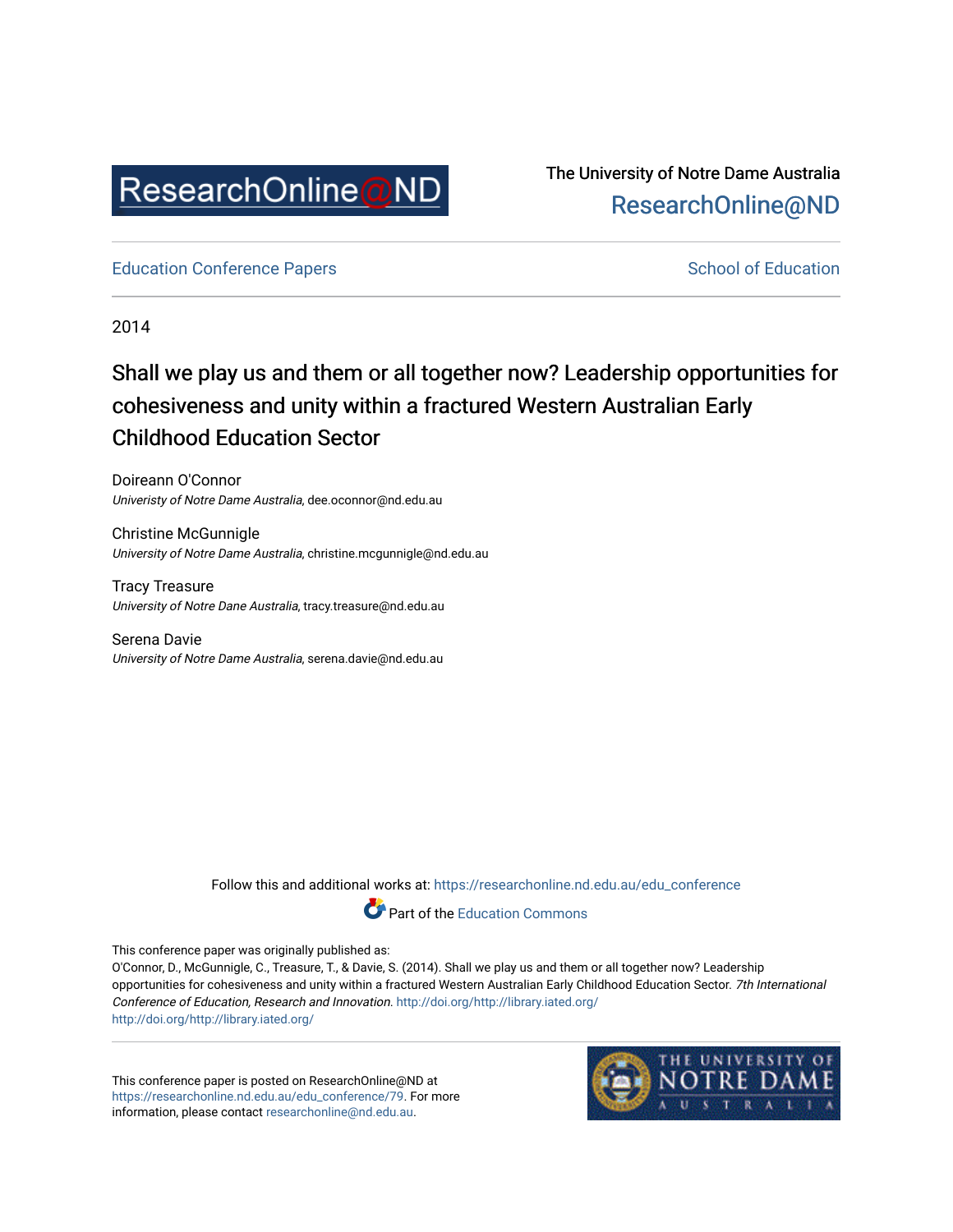## **SHALL WE PLAY US AND THEM OR ALL TOGETHER NOW?**

## **LEADERSHIP OPPORTUNITIES FOR COHESIVENESS AND UNITY WITHIN A FRACTURED WESTERN AUSTRALIAN EARLY CHILDHOOD EDUCATION SECTOR**

### **O'Connor, D<sup>1</sup> , McGunnigle, C<sup>2</sup> , Treasure, T<sup>3</sup> , Davie, S<sup>4</sup> .**

*<sup>1</sup> The University of Notre Dame (AUSTRALIA)* 

*<sup>2</sup> The University of Notre Dame (AUSTRALIA)* 

*<sup>3</sup>The University of Notre Dame (AUSTRALIA)* 

*<sup>4</sup>The University of Notre Dame (AUSTRALIA)* 

### **Abstract**

This paper presents the qualitative and quantitative findings of a research project that examines the perceptions and expectations held by pre-service teachers regarding the Childcare sector. It presents the experience based position of a group of pre-service teachers both before and after their exposure to practice within Childcare following a ten ten week practicum.

It offers a contribution to the evolving body of research relevant to a recent Government decision that requires the employment of qualified teachers in all Childcare Services by 2014. This decision came about as a response to the 2006 report by the Organisation of Economic Cooperation and Development (OECD), Starting Strong II, which stated the need for Australia to improve consistency and quality in their early years education sector.

A mixed methods approach was employed. Thirty students in their third year of a four year teaching degree at The University of Notre Dame, Australia were surveyed and interviewed before and after embarking on a ten week practicum within the the Childcare sector. The data gathered in this study provides a platform for the papers comparative discussion on their pre and post perceptions and expectations of the Childcare sector. Both data sets reveal interesting findings in relation to the impact of exposure to Childcare practice on pre-service teacher's perceptions of Childcare. The qualitative data also sheds lights on the way in which their perspectives changed, and the reasons for the changes.

A key finding was the sense of separation that the pre-service teachers felt. As educators that would soon be qualified teachers, they experienced a distinct sense of being outsiders within Childcare. They felt that the policy requiring the employment of a qualified teacher within Childcare was resented by those who have devoted their careers to the Childcare sector to date. This resentment manifested itself in many varied ways, some more negative than others. The overwhelming feeling that the resentment was not being managed well by leaders within the sector was also keenly felt. This leads us to the inevitable question of how greater cohesiveness and unity can be brought to a Childcare sector that includes qualified teachers. Such cohesiveness is essential for harmony within individual centres. However, more importantly, such harmony is essential in the lives of the young children whom they serve.

Keywords: Childcare, Education, Teachers, Pre-service, Practicum, Leadership, Change management.

## **1 THE WESTERN AUSTRALIAN CONTEXT FOR EARLY CHILDHOOD EDUCATION AND CARE**

Much existing research advocates for high quality early learning experiences for young children from birth (McCain, Mustard & Shanke, 2007; National Scientific Council on the Developing Child, 2004; Tayler, 2012). Children who are placed in quality education and care settings in the early years before compulsory school settings have improved opportunities for success in later learning (OECD, 2006; Tayler, 2012). In Australia, policy measures to promote such quality are contained within the *National Quality Framework (NQF).* As a policy document, it is an attempt to act on such international research evidence to improve quality in early years settings, especially, within full day care centres.

Historically, the education and care of children in Australia has been dichotomous. Childcare was viewed as offering care for children, as opposed to education, and this perceptual division existed until the *NQF*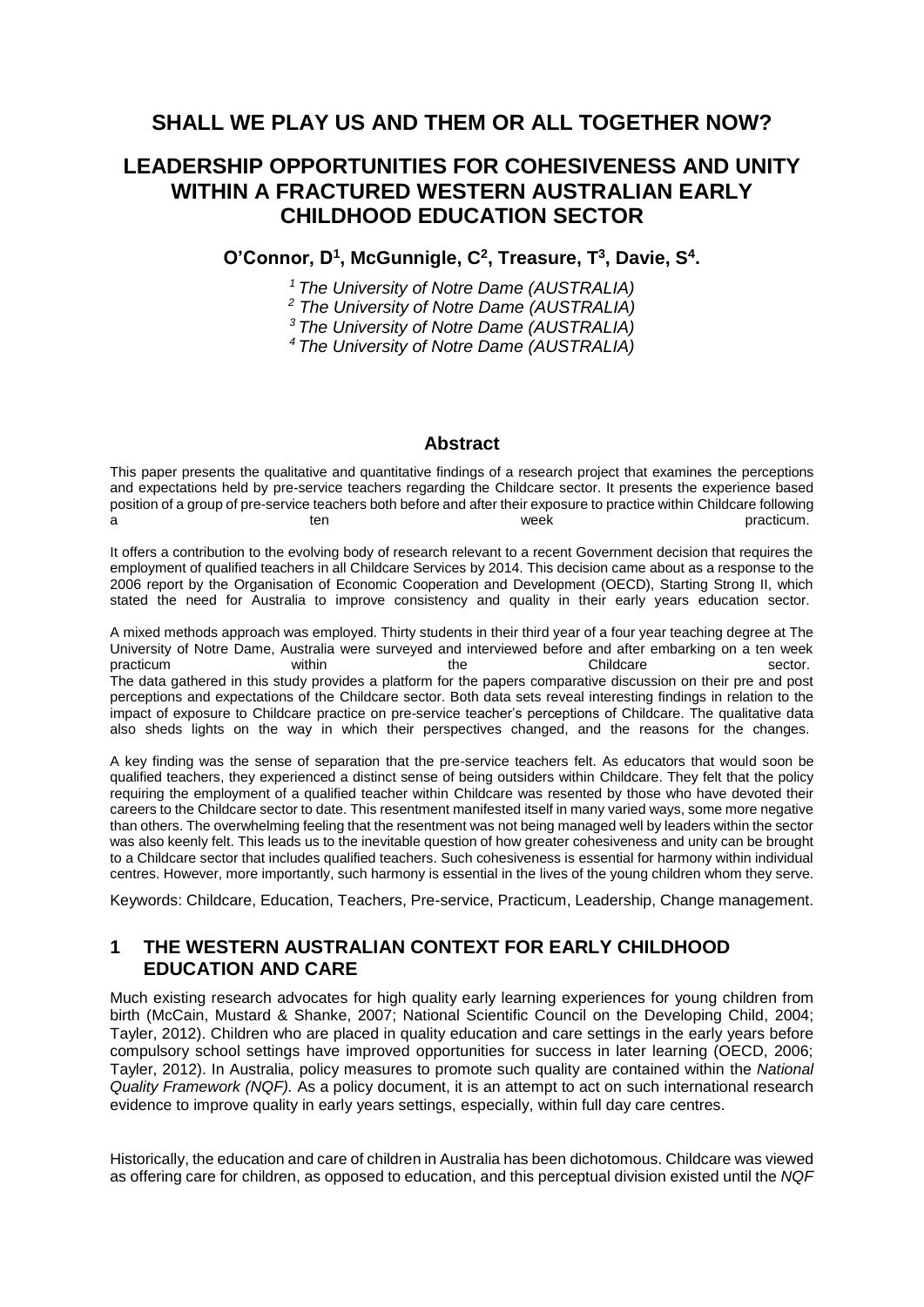was enacted in 2009 (Brennan, 2009 in Bowes & Grace, 2009). The background to the *NQF* began with the 2006 Organisation for Economic Cooperation and Development (OECD) paper, *Starting Strong II*. It established that Australia was far behind in relation to investment in the early years when compared to other countries of comparable economic status. This lack of investment in the early years was discussed as contributing to a relatively poor educational output by the country in general. This relationship between early investment and long term output, and therefore, long term gains for society is an internationally evidenced one (Currie, 2009; Heckman, 2007). The OECD's report strongly identified the need for the Australian Government to establish a cohesive and unified approach toward the early years and develop a system where education and care were integrated rather than segregated.

The Australian Government's action to achieve this cohesiveness in the unification of education and care was set down in their paper, *Investing in the Early Years – A National Early Childhood Development Strategy* (Council of Australian Governments [COAG], 2009). The central premise of this strategy was to draw on international research especially that which was presented in the OECD's *Starting Strong II*  (2006)*,* to set down the Government's commitment to raising quality in settings involving children aged birth to 8 years. The strategy recognised the very real opportunity that exists within the Childcare sector to identify development concerns early and therefore minimise the impact of risk factors (COAG, 2009). The strategy explicitly states that Australia must move forward to improve holistic development for young children in order to improve transition to school and lifelong educational, employment, health and wellbeing outcomes (COAG, 2009).

The *NQF* (2011) was born from the *National Early Childhood Development Strategy* (2009). The framework identifies the need for streamlined regulatory arrangements which includes quality measure, for children aged from birth to eight years of age (COAG, 2009). This framework comprises four initiatives, namely: a national legislative framework, a national quality standard (including the *Early Years Learning Framework)*, a national quality rating and assessment process and a new national body called Australian Children's Education and Care Quality Authority (ACECQA). The *National Quality Standard (NQS)* (ACECQA, 2013) sets down measurable standards of quality that services which provide for children age 0-5 years, are required to meet. The Standard is built on a foundation of international research and as noted in *The Guide to the National Quality Standard* (ACECQA, 2013), and is designed to develop a better understanding of quality for both services and the families they serve. The seven Standards comprise elements of both process and structural interpretations of quality, as suggested within empirical research which provides a strong evidence base for the measures (Ishimine, Tayler & Bennett, 2010; Ramey & Ramey, 2006; Tayler, 2009).

The *NQF* includes *The Early Years Learning Framework: Belonging, Being and Becoming (EYLF)* (Department of Education, Employment and Workplace Relations [DEEWR], 2009). This framework provides a policy agenda for educators working with children aged birth to age 5 and through the transition to school. As a national policy, this document promotes practical outcomes, principles and practices for a range of early childhood contexts. The document advocates that children have *agency and voice* and that educators should view the child holistically.

In advocating holistic education, the *EYLF* draws upon the myriad of international research that demonstrates that children who experience more holistic well-being are more effective learners, healthier people who invest more in relationships, communities and the sustainability of the planet (Gordon, O'Toole & Whitman, 2008). The *EYLF* emphasis the role of the educator in providing children with opportunities to develop holistically through play, to learn through play, to enjoy their childhood and to be provided with continuity in their learning.

The *Education and Care Services National Law (WA) Act* (2012a) was enacted in Western Australian in 2012. This Act made important changes to previous legislation. It set down the role of services in providing for both the education and care of children. This educational role for Childcare is clearly articulated within its objectives. Of particular note, The *Education and Care Services National Law (WA) Act* (2012a) included the procedure for being audited against the *NQS* (ACECQA, 2013) and the responsibility of the regulatory body, ACECQA, in governing this process.

Western Australia has therefore laid down a dramatic change in policy that seeks to oversee early childhood services moving from single-purpose facilities addressing care, health or education to unified services that address holistic child development through cohesive education and care. In 2012, the Western Australian Education Department established the Office for Early Childhood and Development. This office holds responsibility for 0-3 years olds in long day care centres, located on school sites, and is a further significant move towards unifying education and care at a policy level.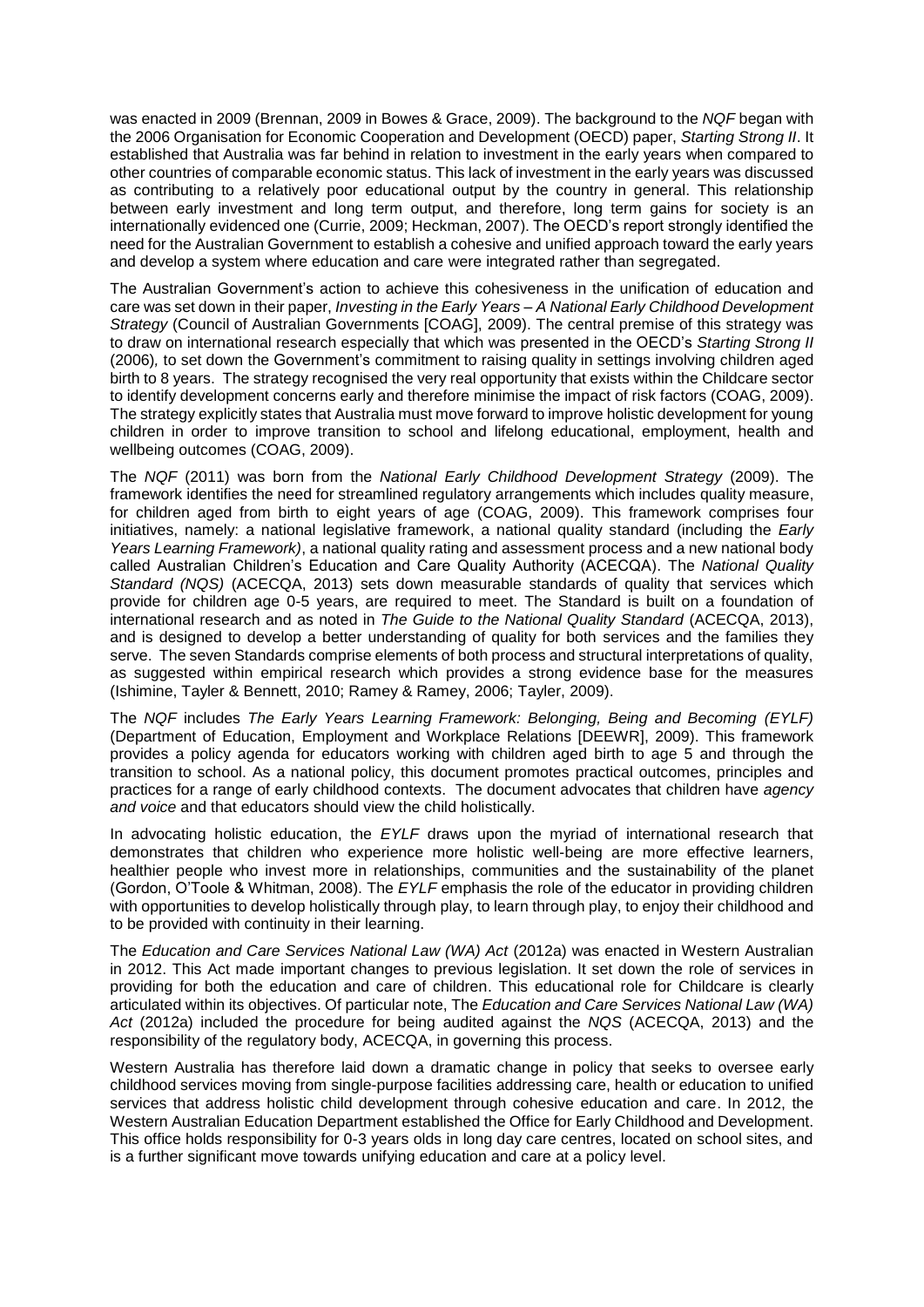These policy changes, have major implications for both education and care sectors within Western Australia. The change is dramatic. Where the aim of the school has historically been education, and the aim of the Childcare service has been simply to care they are both now expected to address the integration of these principles within their respective services (School Education Amendment Bill, 2012b).

Other states within Australia have promoted integrated services for many years (Press, Sumsion & Wong, 2010). The policy context of such integration, however, is brand new within Western Australia, as services not only attempt to integrate education and care sectors, but also comply with standards of quality within their service. A unique aspect to the Western Australian context is that within the *NQF* (COAG, 2009) educators in the Childcare sector are responsible for implementing the *EYLF.* As the *EYLF* advocates for the integration of education and care across 0-5 year old settings, educators themselves are charged with the unification of the sector.

## **2 PROJECT RESEARCH METHODOLOGY**

#### 2.1 *Mixed Methods*

The approach taken for this study was primarily mixed-methods research in which both qualitative and quantitative approaches were utilised to explore different aspects of a phenomenon to ascertain the most comprehensive data. In this study, the researchers simultaneously collected both quantitative and qualitative data, compared the results and subsequently used those findings to ascertain authentic validation of all collected data. The results were recorded under qualitative themes and the statistical trends from the quantitative data were used to support these themes.

#### *2.1.1 Qualitative Methods*

"Qualitative research is multi-method in focus, involving an interpretive, naturalistic approach to its subject matter" (Creswell, 2013, p.15). Interpretive studies generally attempt to understand phenomena through the meanings that people assign to them. In qualitative research the researcher "relies on the views of the participants, asks broad, general questions, collects data consisting largely of words from participants and describes and analyses these words for themes" (Creswell, 2013, p. 39). Data for this research study were collected through in-depth interviews. The researchers then attempted to identify and describe aspects of each individual's perceptions and reactions to his/her experience in some detail (Fraenkel, Wallen & Hyun, 2011).

According to Fraenkel, Wallen and Hyun (2011), the advantages of an interview, over a questionnaire or survey, are that open-ended questions, those requiring a response of some length, can be used with greater confidence. It also provides the researchers with the opportunity to pose particular questions of special interest or value that can be pursued in depth, follow-up questions can be asked, and responses that might be unclear can be further explored.

#### *2.1.1.1 Interviews*

In order to obtain detailed information, the researchers conducted qualitative research using semistructured interviews with the participating pre-service teachers prior to the start of the Childcare practicum experience, and again after completion of the 10 week Childcare practicum experience. These questions were framed in an open-ended format to enhance the richness of data collected. To maximize the consistency of responses to the individual interview questions, all participants were asked the same questions and, as far as possible, similar wording was used with each of these participants. However, as the questions were framed in an open-ended format, the interviewees had a great deal of freedom in the way in which they responded. In qualitative interviewing, the researcher has an interest in the interviewee's point of view and the interviewee's own perspective as this provides insight into what he/she sees as relevant and important (Fraenkel, Wallen & Hyun, 2011). This also provided the opportunity for other questions to emerge from the interviewees and/or from the researcher during these sessions.

#### *2.1.2 Quantitative Methods*

In quantitative research, the researcher "decides what to study, asks specific, narrow questions, collects numeric data from participants and analyses these numbers using statistics" (Creswell, 2013, p. 39). Survey research falls under the category of descriptive research as it is designed to depict people, situations and events as they exist and is typically non-experimental (Charles & Mertler, 2010; Mertens, 2014). The main advantages of survey research include: the guaranteed anonymity of the participants;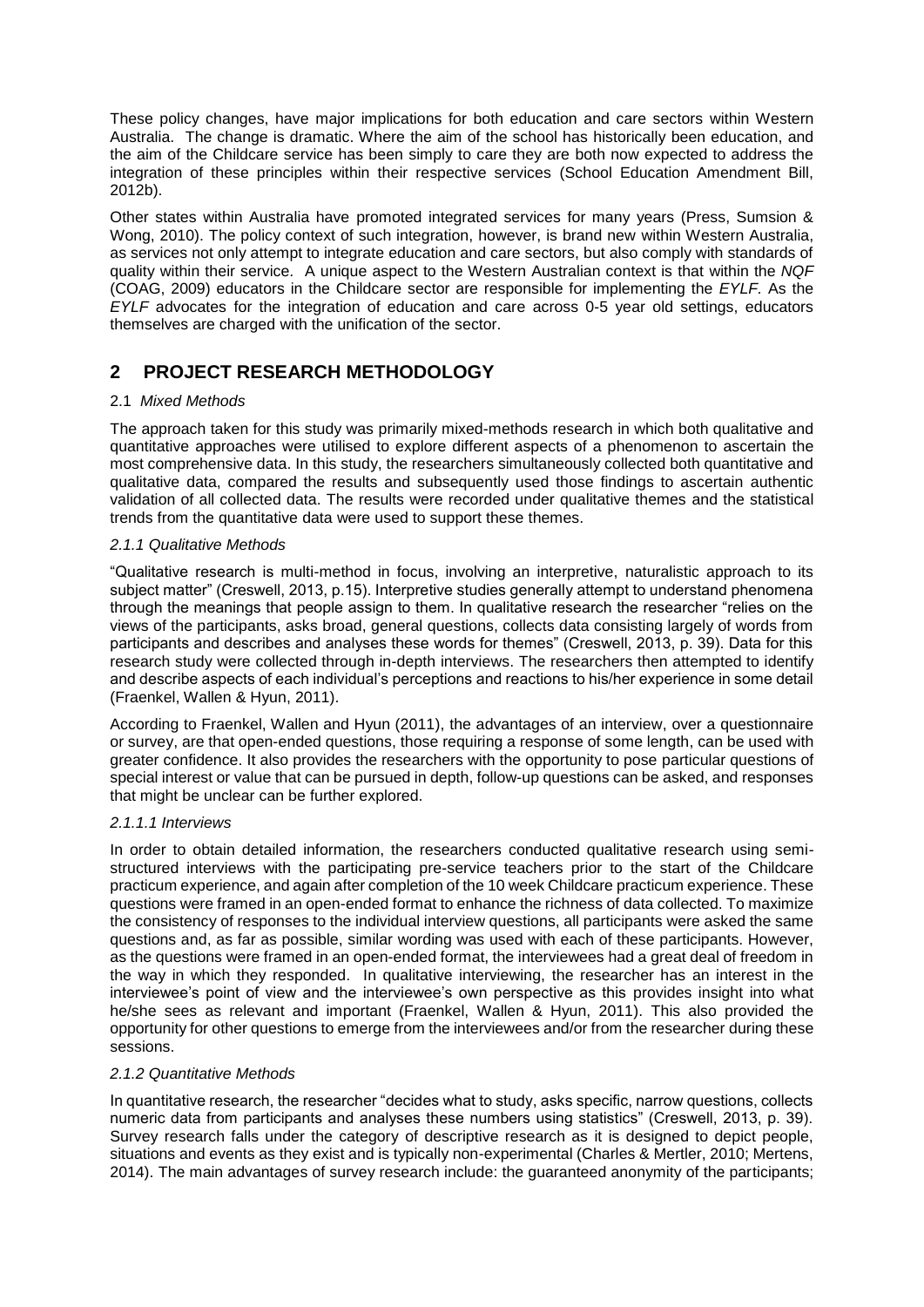affordability; ease of analysis; administration to many people; collection of large amount of data; and the uniformity of questions to each respondent (Charles & Mertler, 2010; Mertens, 2014).

According to Fraenkel, Wallen and Hyun (2011), the difficulties involved in survey-based research are mainly threefold: (1) ensuring that the questions to be answered are clear and not misleading; (2) getting respondents to answer questions thoughtfully and honestly; and (3) ensuring that a sufficient number of the questionnaires are completed and returned so that meaningful analyses can be undertaken. The researchers addressed these criteria by discussing and explaining the survey with the participants prior to them completing the survey, as well as by providing participants with enough time to comprehensively and accurately complete the survey.

This research project required a pretest–post-test comparison design, with data collected from all participants prior to the start of the Childcare practicum experience, and again after completion of the 10 week Childcare practicum experience. This design approach enables an accurate comparison of results and for the researchers to determine if/how pre-service teacher's perceptions and expectations of the Childcare sector changed after completing a Childcare practicum experience.

#### *2.1.2.1 Pre-service Teacher Survey*

The Pre-service Teacher Survey used for this research was created to investigate the perceptions and expectations held by pre-service teachers within the Bachelor of Education (Early Childhood Education and Care: 0-8yrs) course regarding the Childcare sector. The Pre-service Teacher Survey includes 22 statements about the Childcare sector. The participants specify their level of agreement or disagreement on a symmetric agree-disagree scale for each of the statements. The ratings indicate the intensity of the participant's feelings for a given item. The pre-service teachers participating in this study completed the 22-item rating scale prior to the start of the Childcare practicum experience, and again after completion of the 10 week Childcare practicum experience.

#### *2.3 Data analysis*

Once survey data were collected from participants, the next step was to input the data on the computer, conduct appropriate statistical analyses and interpret the data. Data were coded by assigning a number for each response choice prior to entering the responses into Excel to perform statistical analyses and create frequency and percentage graphs. These statistics were then used for comparison with the interview data.

After transcribing the interviews, the data were coded into identified categories or themes based on patterns and ideas that emerged from the interview responses (Zhang & Wildemuth, 2009). After labelling observed patterns and sorting, comparing and contrasting, a system for classification emerged. The researchers thus aimed to create new understandings of a situation by exploring and interpreting complex data from the interviews and surveys. The themes were integrated into a narrative description of the phenomenon containing direct quotations from interview statements (Fraenkel, Wallen & Hyun, 2011). These illustrative data provided a sense of reality, describing exactly what the informant felt and perceived before and after their practicum experiences.

In order to ensure that the reliability and validity of this study were effectively addressed and that the researchers were not being misinformed, multiple procedures were used to check the perceptions of the participants throughout this project. By using multiple sources of data collection, such as surveys and interviews, conclusions can be supported and validity in the research is thereby enhanced. This method of checking is referred to as *triangulation* (Creswell, 2013). Therefore, in this study, survey research was used to obtain a comprehensive view to determine if pre-service teacher's perceptions and expectations of the Childcare sector changed after completing a Childcare practicum experience**.** The researchers also interviewed the participating pre-service teachers in order to ascertain multiple perspectives how pre-service teachers felt before and after completing a Childcare practicum experience. The researcher then compared the results and used those findings to ascertain that they validated one another.

### **3 SHARED POLICY GOALS WITHIN EDUCATION AND CARE**

The Australian Government's vision to unite education and care was made explicit in their paper, *Investing in the Early Years – A National Early Childhood Development Strategy* (2009). This strategy acknowledged the important opportunity that exists in settings involving children aged birth to 8 years to address development concerns early and therefore minimise the impact of risk factors (COAG, 2009).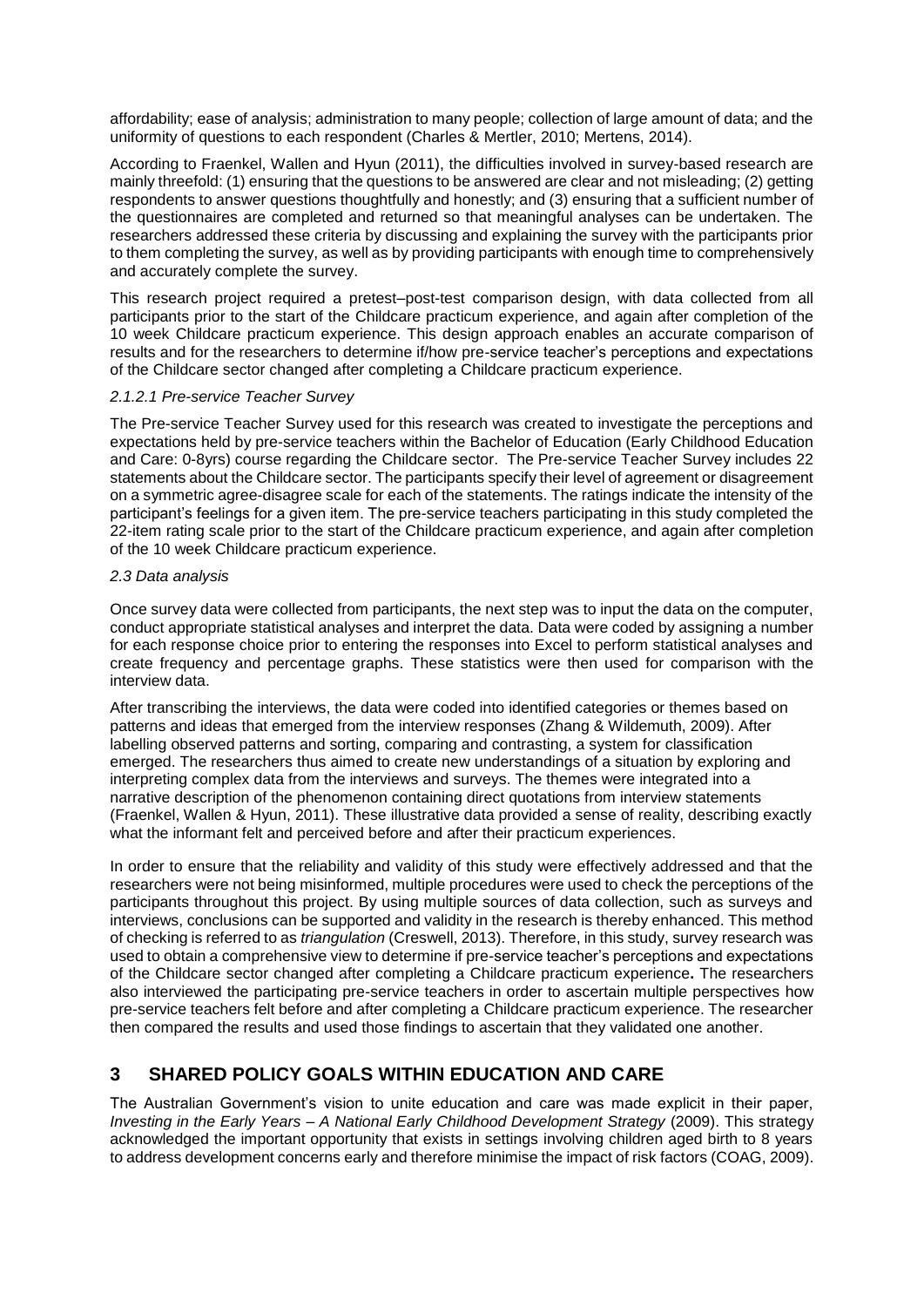As early childhood education and care (ECEC) includes children until the age of 8 years, this is a joint shared policy between Childcare and schools in WA.

Other shared policies include the *NQS* and the *EYLF*. The *NQS* has been established under an applied law system comprising the National Law and National Regulations and applies to most long day care, family day care, outside schools hours care and preschools and/or kindergartens in Australia. In November 2013, the Minister for Education, the Hon Peter Collier, informed all principals that early childhood programs to Year 2 in Western Australian schools will be required to meet the *NQS* by 2015. Western Australia's approach to implementing the *NQS* in schools has been jointly developed by the Departments of Education and Education Services, in consultation with the Catholic and Independent school sectors.

Policies relating to early childhood are generally covered in the areas of social or public policy. This policy area covers a broad range of government issues including welfare, education and health. Situating early childhood education and care within the productivity agenda is a significant consideration in the Australian policy framework. A productivity agenda positions children for their potential as future citizens and aims to develop dispositions, skills and culture that support the long-term aspirations of the nation (Waniganayake et al., 2012). The policy requirement for Childcare services to employ a qualified early childhood teacher is a large part of the plan for unification and integration in the sector.

## **4 DIVISION IN PRACTICE WITHIN EDUCATION AND CARE**

Despite these shared policy goals, great division is evident within the practice. Many participants of this research project felt unwelcome within Childcare.

#### *4.1 Feeling Under Threat*

The data recoded qualitatively records this as linked to feelings of displacement or threat on the part of Childcare workers.

'*They didn't want us there, they don't like the idea of teachers in Childcare and think it is an unnecessary imposition'*

The roots of this appear to be rooted in the different training and qualification pathways available to Childcare workers versus Teachers.

*She didn't like that I would have a degree and she never would. Who can she blame for that? Me, apparently!'*

*I think they had a hang up about the degree and went out of their way to belittle* 

*it.'*

#### *4.2 Levels of Training as a Source of Dissention*

This perception on the part of the pre-service teachers that Childcare workers harbour a resentment of their qualification status raises some interesting questions. The first is what is the correct level of training and education for an educator in a unified system? Is a one year qualification enough for what is not only a complicated job but is also an incredibly important job (Currie, 2009; Heckman, 2007).

The feeling of resentment on the part of educators in Childcare may well be justified. After all, few mediums exist for them to up-skill to degree level. The lack of a pathway for Childcare workers to qualify as teachers is inequitable. Many pre-service teachers acknowledged their skills;

'The girls I was with were very committed and took it very seriously, were always trying to learn more and were totally conscientious about the education they gave. It's easy to forget that they have lots of experience so they are also learning as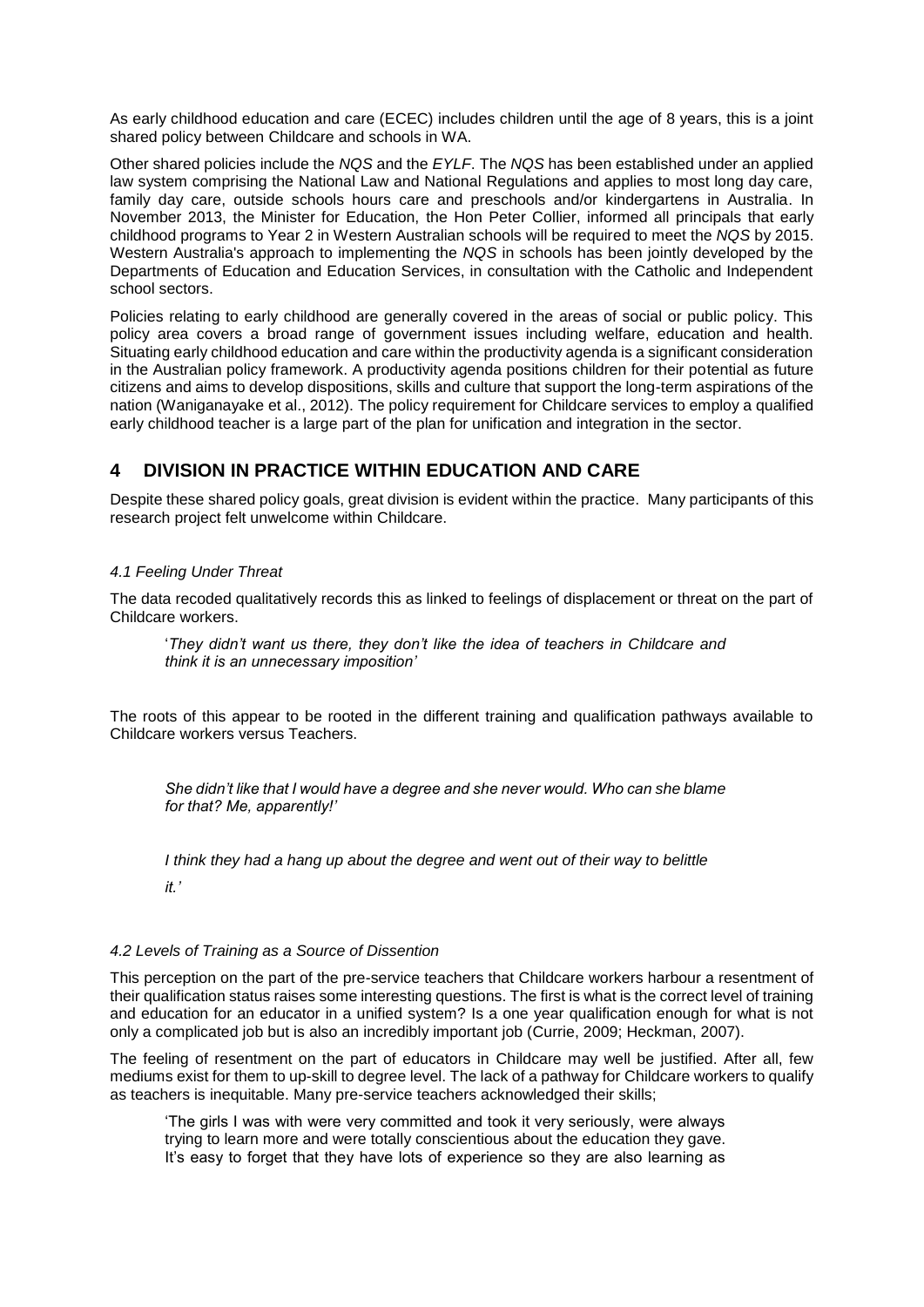they go, especially if they stop and think and reflect and try to find out more and more'

#### *4.3 Insights into the effectiveness of the policy as a integrating influence for the unification of education and care within the sector.*

Furthermore, it raises the question of whether the policy that requires the employment of a teacher within Childcare is actually achieving its stated goal of unifying and integrating the sectors. 94% of the preservice teachers who took part in this study were unable to disagree with the need for teachers in Childcare yet 94% also expressed reluctance to work as teachers in Childcare. Childcare workers on the other hand emerge as interested in further qualification to raise both practice and status within their sector.

'She was always asking about what we covered in uni, she was really interested and just wanted as much information as she could get to do as good a job as she could'.

'I think Educators in Childcare work as hard, actually they work a lot harder than Educators in schools. It is really wrong that they get less recognition for that.'

The feelings expressed by many participants that they were powerless to enact change in the face of resentment and belittlement is upheld by existing research on the topic. Qualifications are no currency for change (Grarock & Morrissey, 2013). This adds further weight to the query on whether the requirement to have a teacher employed within Childcare is actually achieving its goal. Grarock and Morrissey's paper discussed some of the challenges associated with the role of educational leaders in Childcare and found that while these teachers successfully made changes within their rooms, they felt limited in their abilities to make changes in other educarer's rooms. Barriers to leadership included lack of time and a perception that their teacher qualifications 'did not buy authority' (2013).

#### *4.4 Issues of Status, Pay and Conditions as Barriers to Unification*

A previous paper published from this study highlighted the issues of status, pay and conditions as a divisive force within the education and care sector because they are so tightly bound up within educators' identity and self-concept (O'Connor, McGunnigle, Treasure & Davie, 2014). It is important to revisit it here as it is also a source of division because it causes resentment on the part of Childcare workers and acts as a barrier for teachers considering the employment opportunities for teachers in Childcare.

'They get paid less, they get less holidays, the days are longer, no thanks.

This inequity is largely due to the variance in training structures. It is widely understood that a one year training course will naturally bring different employment pay, status and conditions to a four year one.

'I think teachers in schools have a higher status and are more respected in general because they have a degree and teaching is a profession and everyone knows what it is whereas Childcare is less defined and the training requires less of a commitment and it's also less competitive to get on the training in the first place. That kind of makes sense I suppose'

There is, indeed, some sense in that. However, the sense stops when we consider the importance of the work that educators perform at every level within Childcare. The Early Years are the most pivotal years of life (Unesco and Unicef, 2012). This is widely accepted by the international research community and forms the basis of evidence based policy making around the world. It was also, acknowledged by the participants of this study.

'It's also developmentally a very important time in children's lives and they do an amazing job at balancing the care and educational needs. It's a tough job, tougher age range and tougher, longer hours. I think that they should get more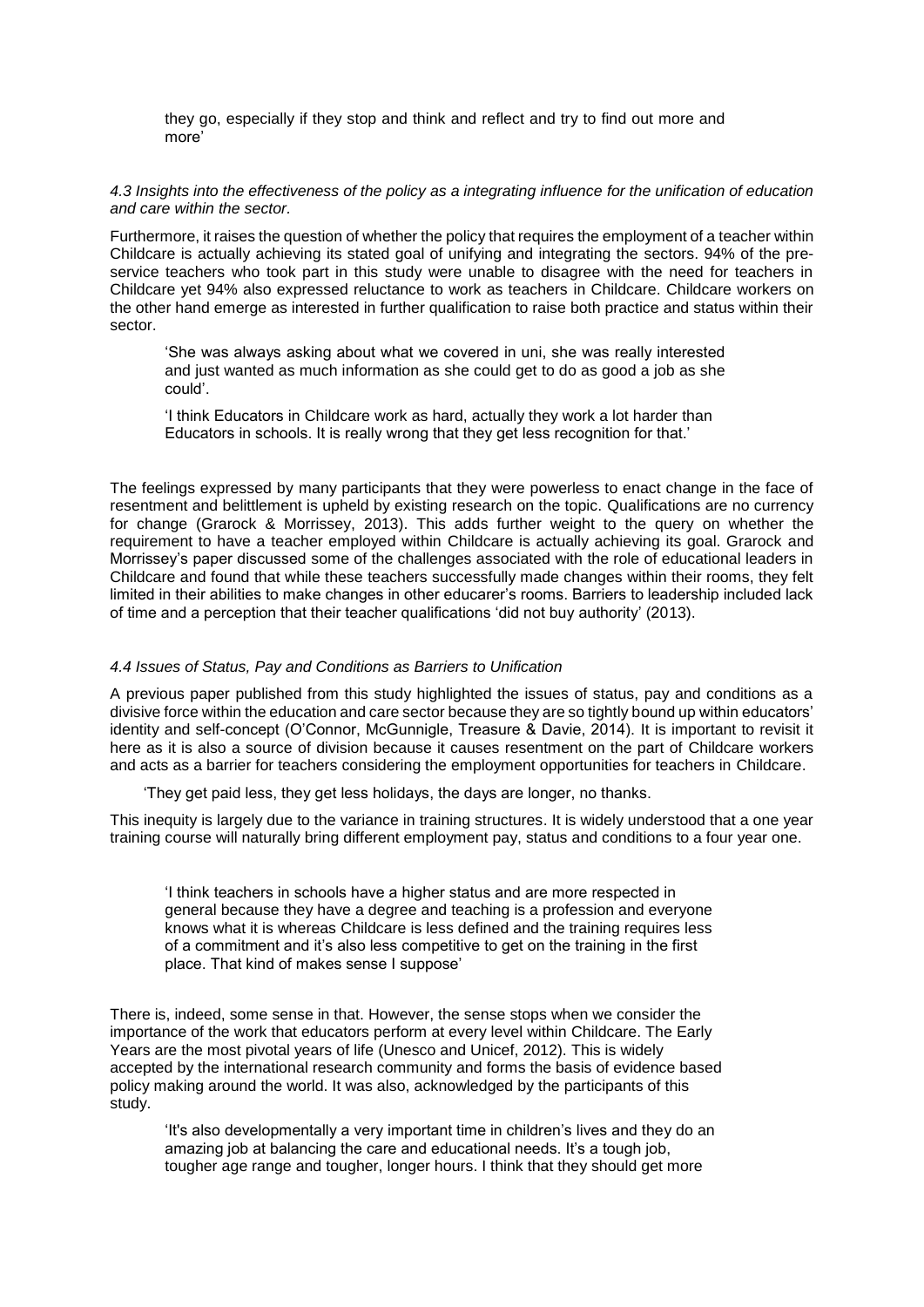recognition for what they do, more appreciation and definitely more status, people have no idea how hard they work and how much they achieve,'

## **5 OPPORTUNITIES FOR COHESIVENESS REQUIRE SECTORAL LEADERSHIP**

Opportunities for leaders to respond proactively to these issues and bring greater unity and cohesiveness into the sector are plentiful. It is clear that pathway training and education courses are needed for Childcare workers to become degree qualified within their own field. Degree course and honours degree courses that focus on care and education from birth to five and birth to six are running successfully internationally (European Commission, 2013). Leadership in policy is required to establish greater supports to allow Childcare workers to access such courses while remaining in the sector. Leadership in also needed within Western Australia's universities to allow for flexible pathways to qualification without compromising the quality of the all-important face-to-face delivery so important within undergraduate qualification for social professions such as education.

The accompanying pay and working conditions issues will need to be revised to match rising qualifications. It is important to address the cynical viewpoint that it is this issue which prevents the development of an adequate policy framework for up-skilling Childcare workers. The question of the original impetus for a unified sector remains. The policy requiring a teacher in Childcare is not fulfilling its goal to integrate education and care in Western Australia. This is not because it is a poor policy, it is an excellent policy but it is under developed, under supported and requires greater leadership from a policy level to achieve its goal of integration. This leadership needs to address integration as stemming from the educators themselves. Teachers and Childcare workers both perform education and care duties within Childcare. The integration must come from within the profession. To achieve this, greater balance must be brought to bear on the qualifications of all educators in early childhood education and care. From equitable qualifications, quality will flow; as must practicalities such as pay, conditions and status.

### **REFERENCES**

- [1] Australian Children's Education and Care Quality Authority [ACECQA] (2011). The guide to the national quality framework. Sydney, NSW: Author.
- [2] Australian Children's Education and Care Quality Authority [ACECQA] (2013). The guide to the national quality standard. Retrieved from http://acecqa.gov.au/national-quality-framework/thenational-quality-standard.
- [3] Bowes, J., & Grace, R. (2009). Children, families and communities: Contexts and consequences (3rd ed.). South Melbourne, Vic.: Oxford University Press.
- [4] Charles, C. M., & Mertler, C. A. (2010). Introduction to educational research ( $7<sup>th</sup>$  ed.). US: Pearson.
- [5] Commonwealth Government of Australia. (2012a). Education and care services national law (WA) Act 2012. Retrieved from http://www.austlii.edu.au/au/legis/wa/num\_act/eacsnla201211o2012414/
- [6] Commonwealth Government of Australia. (2012b). School education amendment bill 2012. Retrieved from http://www.parliament.wa.gov.au/Parliament/bills.nsf/9C3F5760B9E6EF2148257A850006E580/ \$File/Bill315-1.pdf.
- [7] Council of Australian Governments [COAG]. (2009). Investing in the early years. A national early childhood development strategy. Canberra: Commonwealth of Australia.
- [8] Creswell, J. W. (2013). Educational research: Planning, conducting and evaluating quantitative and qualitative research (4<sup>th</sup> ed.). Boston, MA: Pearson Education Limited.
- [9] Currie, J. (2009). Healthy, wealthy and wise: Socio-economic status, poor health in childhood and human capital development. *Journal of Economic Literature 47*(1) p.87–122.